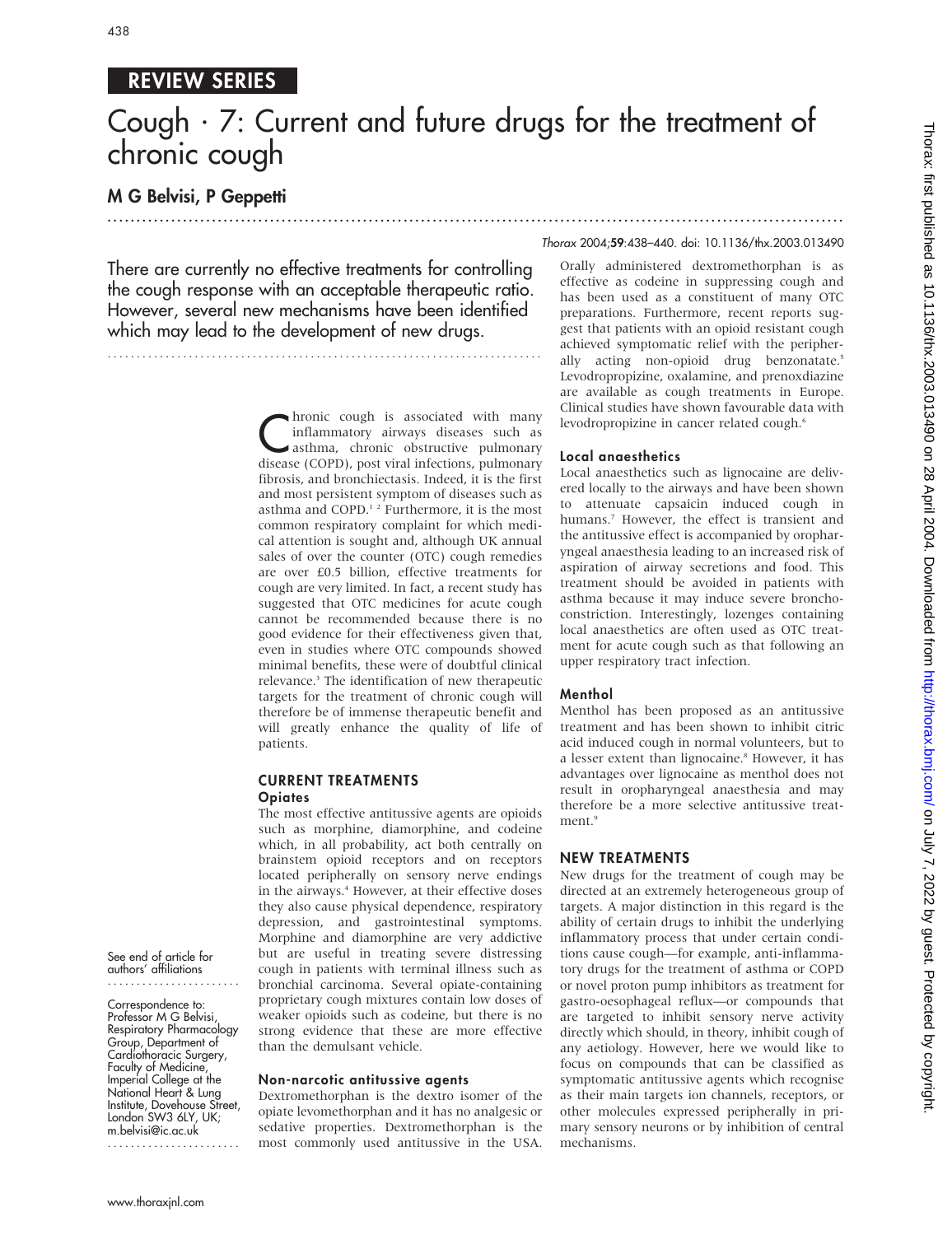#### Ligands acting at G protein coupled receptors New opioids

In addition to the classical opioids such as enkephalins,  $\beta$ endorphins, and dynorphins, new opioid peptides have been described which have functional effects in the airways—for example, the endogenous opioid peptide nociceptin/orphanin FQ and endomorphins 1 and 2 have recently been isolated.<sup>10</sup> Nociceptin and the endomorphins are structurally different from one another and from the classical opioids.

Three classical opioid receptors have been identified pharmacologically:  $OP_1$  (formerly the  $\delta$ -opioid receptor), OP<sub>2</sub> (formerly the  $\kappa$ -opioid receptor), and OP<sub>3</sub> (formerly the  $\mu$ -opioid receptor). The opioids currently used as antitussive treatment predominantly bind the OP<sub>3</sub> receptor and are therefore associated with characteristic side effects. New opioid peptides such as the endomorphins also activate the OP3 receptor. However, the endogenous opioid peptide nociceptin/orphanin FQ has some homology to the dynorphin family but lacks the N-terminal tyrosine residue which is essential for binding classical opioid receptors. Interestingly, nociceptin binds to the opioid receptor-like 1 receptor  $(ORL<sub>1</sub>)$ . Furthermore, ORL1 has already been shown to inhibit sensory nerve function in guinea pig airways in vitro and may be an excellent target for new antitussive treatments.<sup>11</sup> <sup>12</sup>

#### Neurokinin receptor antagonists

Tachykinins such as substance P and neurokinin A have been shown to elicit cough, and neurokinin receptor antagonists have been shown to be effective antitussive agents in animal models. Data have implicated a role for the  $NK<sub>2</sub>$  receptor and possibly the  $NK<sub>1</sub>$  receptor in this antitussive action. In fact, the NK<sub>2</sub> receptor antagonist SR 48968 has been shown to inhibit citric acid induced cough in conscious guinea pigs,<sup>13 14</sup> but an antitussive effect of  $NK<sub>1</sub>$  receptor antagonists is still debated. Recent data have suggested a role for NK<sub>3</sub> receptor activation in evoking a tussive response.<sup>15 16</sup> SB 235375, a high affinity selective, reversible, and competitive antagonist, is also effective against citric acid induced cough in guinea pigs.16 It is a low CNS penetrant compound and, as such, it has been suggested that this compound has a peripheral mechanism of action even though there have been no reports of the presence of functional  $NK<sub>3</sub>$  receptor antagonists in the human lung.

#### Bradykinin receptor antagonists

Bradykinin has been shown to elicit cough in man, $17$  and exposure of guinea pigs to aerosols of citric acid (low pH solution) or capsaicin produces reproducible cough presumably initiated by the activation of C fibres.<sup>18</sup> Prior exposure of guinea pigs to bradykinin or the angiotensin converting enzyme (ACE) inhibitor captopril enhanced citric acid induced cough. In both cases this enhancement was prevented by treatment with the bradykinin  $B_2$  receptor antagonist.18 Bradykinin induced sensitisation of C fibres may be the mechanism operative in ACE inhibitor induced cough where a proportion of patients receiving this treatment for hypertension or cardiac failure exhibit a chronic cough and increased cough sensitivity to citric acid or capsaicin. ACE is an enzyme which is involved in the breakdown of bradykinin and therefore it has been hypothesised that the increased levels of bradykinin in the airways of patients on ACE inhibitor therapy could cause sensitisation of airway C fibres leading to the enhanced sensitivity of the cough reflex which could theoretically be treated with  $B_2$  receptor antagonists. Consistent with these pharmacological data describing a role for bradykinin in ACE inhibitor cough are studies which show that bradykinin  $B<sub>2</sub>$  receptor gene polymorphism is associated with ACE inhibitor related cough.19

#### Inhibition of prostanoid synthesis/action

The high tussive potency of the prostaglandins in humans suggests that their local release in various respiratory pathophysiological conditions may be responsible for the accompanying cough/irritancy.17 20 In patients with asthma cough thresholds with indomethacin and OKY-046 (thromboxane synthase inhibitor) treatment were significantly greater than with placebo, which supports the hypothesis that thromboxane  $A_2$  may be one of the cyclooxygenase products augmenting airway cough sensitivity in asthma.<sup>21</sup> Furthermore, it has been suggested that prostaglandins may have a role in the genesis of cough induced by ACE inhibitors, and inhibition of prostaglandin synthesis with indometha- $\sin^{22}$  or a thromboxane antagonist<sup>23</sup> can reduce or abolish the incidence of this side effect. However, although prostaglandins may be involved in cough associated with ACE inhibitor therapy, evidenced by the ability of the non-steroidal antiinflammatory sulindac to inhibit cough in patients on this treatment, the same compound was ineffective in patients not on ACE inhibitor therapy but with idiopathic dry unproductive cough.<sup>24</sup>

#### Ion channel modulators

#### Transient receptor potential (TRP) channels

Recently, receptors have been cloned on sensory nerves that are activated by thermal stimuli. The cold and menthol sensitive receptor (CMR1) has recently been characterised and cloned and is a member of the TRP family of excitatory ion channels.25 Interestingly, menthol has been proposed as an antitussive treatment and has been shown to inhibit citric acid induced cough in normal volunteers.<sup>8</sup> Activators of this particular channel may therefore prove to be useful therapeutic agents. The heat sensitive channels VR1 and VRL-1 are TRP channels that detect temperatures over a wide range. The VR1 channel is activated by capsaicin, the main pungent ingredient in hot chilli peppers; however, the related channel VRL-1 does not respond to capsaicin but is activated by temperatures exceeding  $50^{\circ}$ C.<sup>26-27</sup> Since the actions of the sensory nerve stimulant capsaicin on sensory nerves may be mediated by activation of the VR1 receptor, blocking these channels may be a good target for an antitussive treatment.

#### Potassium channel openers

In single fibre recording studies, NS1619, an opener of large conductance calcium activated potassium (BKCa) channels, has been shown to inhibit the firing of  $A\delta$  and C fibres innervating the guinea pig airway. In the same study the guinea pig tussive response elicited to citric acid was also inhibited by NS1619 which underlines the usefulness of this class of compounds for cough treatment in the future.<sup>28</sup>

Other workers have suggested that ATP sensitive potassium channels may be a good target following studies in which openers of these channels (pinacidil and cromakalim) reduced citric acid induced cough in guinea pigs.<sup>29</sup>

#### Chloride channels

It has been shown that frusemide can reduce the potentiation of capsaicin induced cough by prostaglandin  $F_{2\alpha}$  (PGF<sub>2 $\alpha$ </sub>). Frusemide had no effect on capsaicin induced cough alone. In view of these findings it has been suggested that changes in local ionic concentrations by frusemide, particularly chloride ions within the vicinity of epithelial cough receptors, may be responsible for this inhibitory effect.<sup>30</sup>

#### CONCLUSIONS

Treatment of the underlying cause of cough can often be effective—for example, inhaled corticosteroids for asthma related cough. However, at the moment there are no effective treatments controlling the cough response per se with an acceptable therapeutic ratio. There is therefore a need for